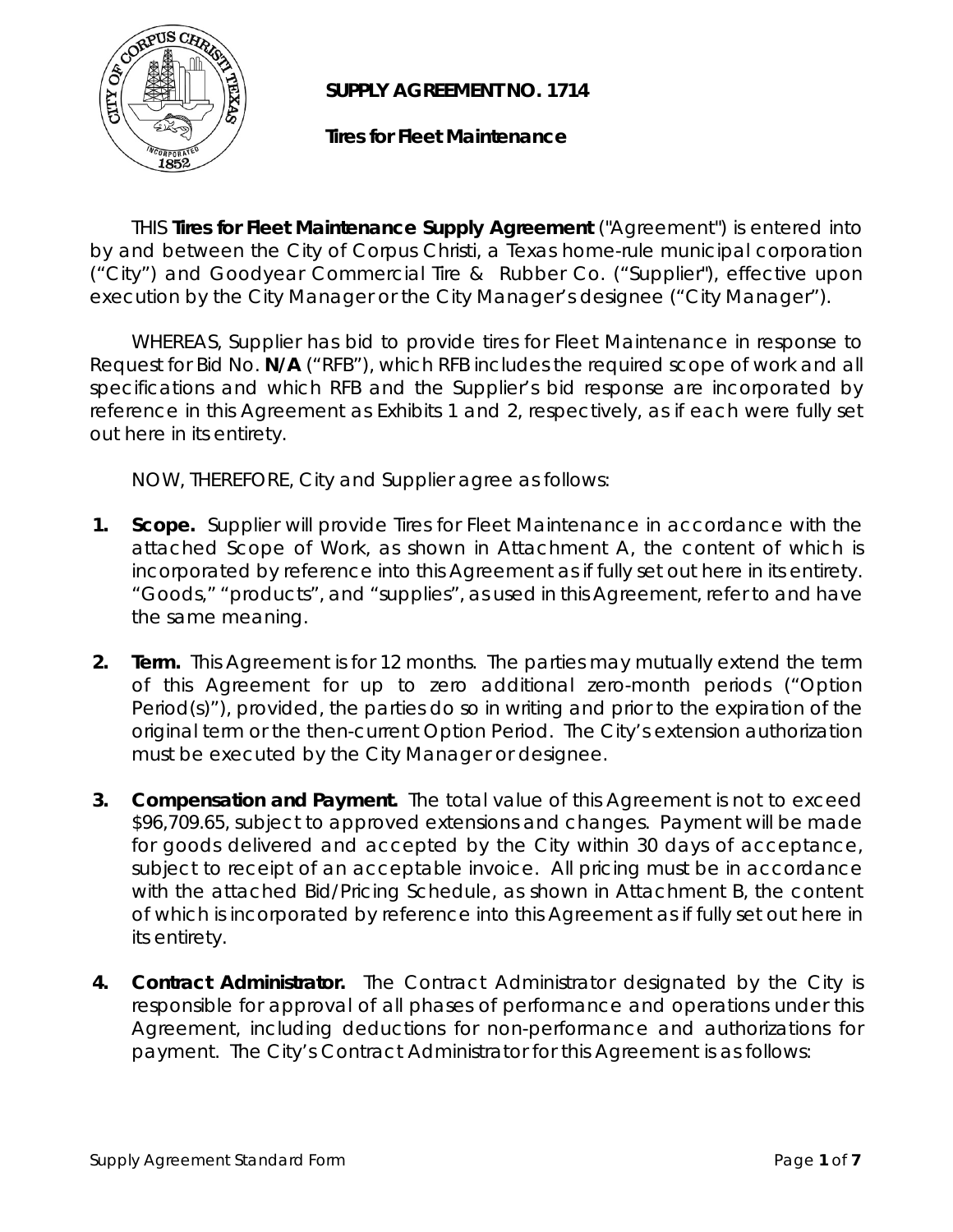Benjamin Sanchez Fleet Maintenance 361.826.1959 BenjaminS@cctexas.com

- **5. Insurance.** Before performance can begin under this Agreement, the Supplier must deliver a certificate of insurance ("COI"), as proof of the required insurance coverages, to the City's Risk Manager and the Contract Administrator. The City must be named as an additional insured on automobile policies. Insurance requirements are as stated in Attachment C, the content of which is incorporated by reference into this Agreement as if fully set out here in its entirety.
- **6. Purchase Release Order.** For multiple-release purchases of products to be provided by the Supplier over a period of time, the City will exercise its right to specify time, place and quantity of products to be delivered in the following manner: any City department or division may send to Supplier a purchase release order signed by an authorized agent of the department or division. The purchase release order must refer to this Agreement, and products will remain with the Supplier until such time as the products are delivered and accepted by the City.
- **7. Inspection and Acceptance.** Any products that are delivered but not accepted by the City must be corrected or replaced immediately at no charge to the City. If prompt correction or replacement at no charge cannot be made by the Supplier, a replacement product may be bought by the City on the open market and any costs incurred, including additional reasonable costs over the item's bid price, must be paid by the Supplier within 30 days of receipt of City's invoice.

## **8. Warranty.**

(A) The Supplier warrants that all products supplied under this Agreement are new, quality items that are free from defects, and will receive the full benefit of the manufacturer's applicable standard warranty for such products. The Supplier warrants that it has clear title to the products and that the products are free of liens or encumbrances.

(B) In addition, the products purchased under this Agreement shall be warranted by the Supplier or, if indicated in Attachment D by the manufacturer, for the period stated in Attachment D. Attachment D is attached to this Agreement and is incorporated by reference into this Agreement as if fully set out here in its entirety.

**9. Quality/Quantity Adjustments.** Any quantities indicated on the Bid/Pricing Schedule are estimates only and do not obligate the City to order or accept more than the City's actual requirements nor do the estimates restrict the City from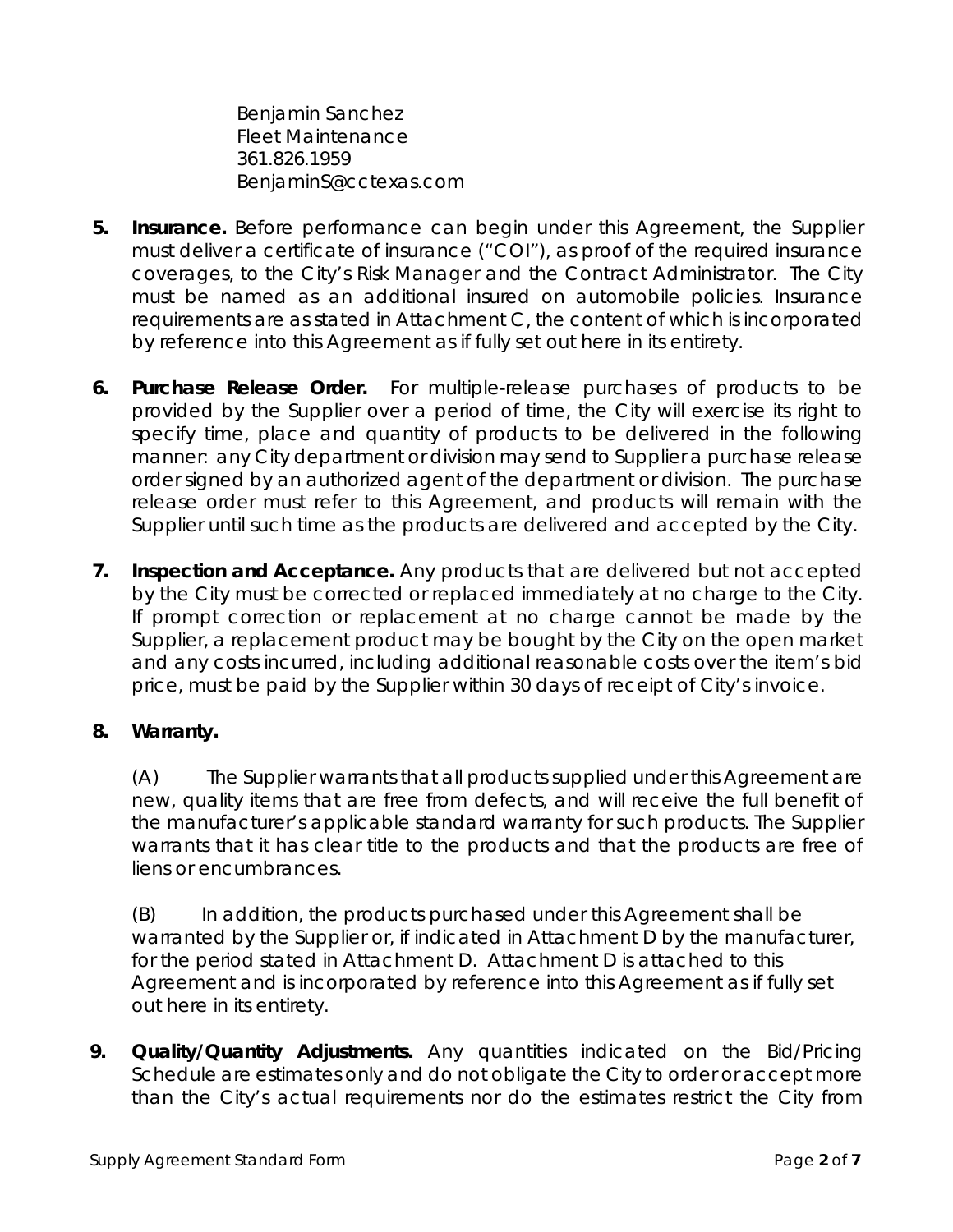ordering less than its actual needs during the term of the Agreement and including any Option Period. Substitutions and deviations from the City's product requirements or specifications are prohibited without the prior written approval of the Contract Administrator

- **10. Non-Appropriation**. The continuation of this Agreement after the close of any fiscal year of the City, which fiscal year ends on September 30<sup>th</sup> annually, is subject to appropriations and budget approval specifically covering this Agreement as an expenditure in said budget, and it is within the sole discretion of the City's City Council to determine whether or not to fund this Agreement. The City does not represent that this budget item will be adopted, as said determination is within the City Council's sole discretion when adopting each budget.
- **11. Independent Contractor.** Supplier will perform the work required by this Agreement as an independent contractor and will furnish such products in its own manner and method, and under no circumstances or conditions will any agent, servant or employee of the Supplier be considered an employee of the City.
- **12. Subcontractors.** Supplier may use subcontractors in connection with the work performed under this Agreement. When using subcontractors, however, the Supplier must obtain prior written approval from the Contract Administrator if the subcontractors were not named at the time of bid. In using subcontractors, the Supplier is responsible for all their acts and omissions to the same extent as if the subcontractor and its employees were employees of the Supplier. All requirements set forth as part of this Agreement, including the necessity of providing a COI in advance to the City, are applicable to all subcontractors and their employees to the same extent as if the Supplier and its employees had performed the work.
- **13. Amendments.** This Agreement may be amended or modified only by written change order signed by both parties. Change orders may be used to modify quantities as deemed necessary by the City.
- **14. Waiver.** No waiver by either party of any breach of any term or condition of this Agreement waives any subsequent breach of the same.
- **15. Taxes.** The Supplier covenants to pay applicable payroll taxes, Medicare taxes, FICA taxes, unemployment taxes and all other related taxes. Upon request, the City Manager shall be provided proof of payment of these taxes within 15 days of such request.
- **16. Notice.** Any notice required under this Agreement must be given by fax, hand delivery, or certified mail, postage prepaid, and is deemed received on the day faxed or hand-delivered or on the third day after postmark if sent by certified mail. Notice must be sent as follows: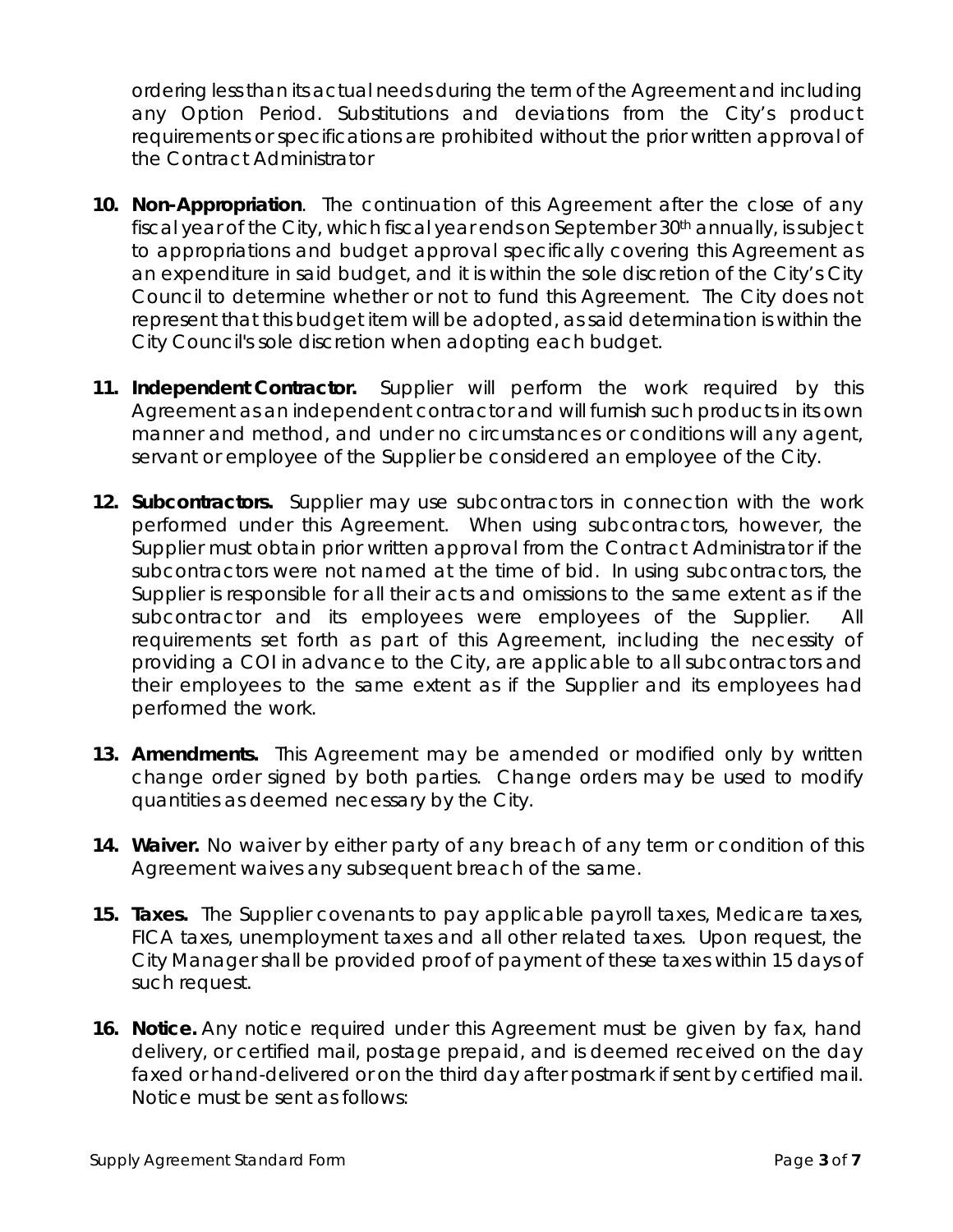### **IF TO CITY:**

City of Corpus Christi Attn: Benjamin Sanchez Assistant Parts Foreman 5352 Ayers, Building 3B, Corpus Christi, Texas 78415 361.826.1959 Fax: 361.826.4394

#### **IF TO SUPPLIER:**

Goodyear Commercial Tire and Rubber Co. Attn: Ronnie Villarreal Commercial Tire Consultant 1134 S. Navigation Blvd., Corpus Christi, Texas 78405 361.289.8251 Fax: 361.289.7774

**17.** *SUPPLIER SHALL FULLY INDEMNIFY, HOLD HARMLESS AND DEFEND THE CITY OF CORPUS CHRISTI AND ITS OFFICERS, EMPLOYEES AND AGENTS ("INDEMNITEES") FROM AND AGAINST ANY AND ALL LIABILITY, LOSS, CLAIMS, DEMANDS, SUITS, AND CAUSES OF ACTION OF WHATEVER NATURE, CHARACTER, OR DESCRIPTION ON ACCOUNT OF PERSONAL INJURIES, PROPERTY LOSS, OR DAMAGE, OR ANY OTHER KIND OF INJURY, LOSS, OR DAMAGE, INCLUDING ALL EXPENSES OF LITIGATION, COURT COSTS, REASONABLE ATTORNEYS' FEES AND EXPERT WITNESS FEES, TO THE EXTENT THAT THEY ARISE OUT OF OR IN CONNECTION WITH A BREACH OF THIS AGREEMENT BY SUPPLIER OR RESULTS FROM THE NEGLIGENT ACT, OMISSION, MISCONDUCT, OR FAULT OF THE SUPPLIER OR ITS EMPLOYEES OR AGENTS. SUPPLIER MUST, AT ITS OWN EXPENSE, INVESTIGATE ALL CLAIMS AND DEMANDS, ATTEND TO THEIR SETTLEMENT OR OTHER DISPOSITION, DEFEND ALL ACTIONS BASED THEREON WITH COUNSEL SATISFACTORY TO THE CITY ATTORNEY, AND PAY ALL REASONABLE CHARGES OF ATTORNEYS AND ALL OTHER COSTS AND EXPENSES OF ANY KIND ARISING OR RESULTING FROM ANY SAID LIABILITY, DAMAGE, LOSS, CLAIMS, DEMANDS, SUITS, OR ACTIONS. THE INDEMNIFICATION OBLIGATIONS OF SUPPLIER UNDER THIS SECTION SHALL SURVIVE THE EXPIRATION OR EARLIER TERMINATION OF THIS AGREEMENT.*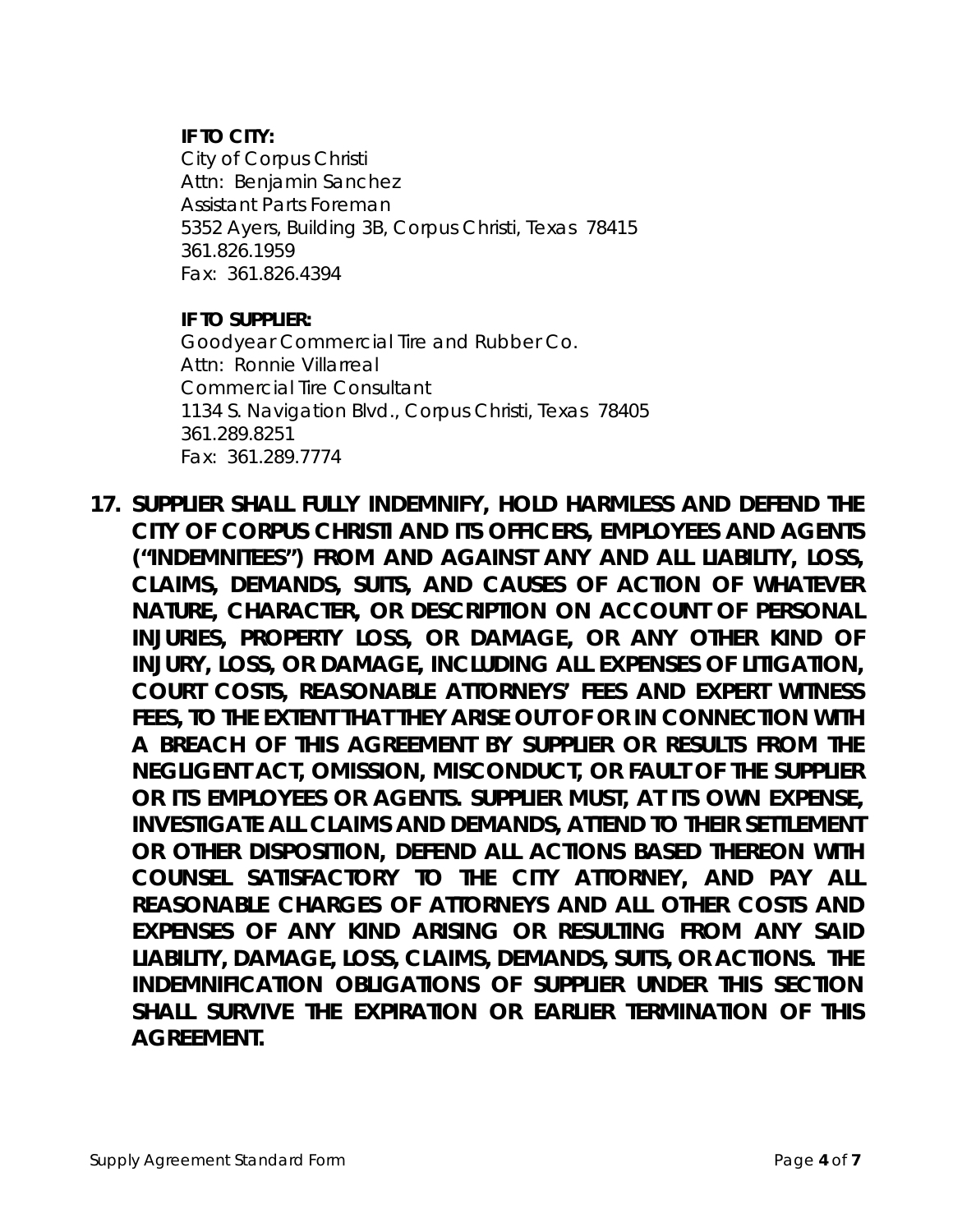#### **18. Termination.**

(A) The City Manager may terminate this Agreement for Supplier's failure to perform the work specified in this Agreement or to keep any required insurance policies in force during the entire term of this Agreement. The Contract Administrator must give the Supplier written notice of the breach and set out a reasonable opportunity to cure. If the Supplier has not cured within the cure period, the City Manager may terminate this Agreement immediately thereafter.

(B) Alternatively, either party may terminate this Agreement for convenience upon 30 days advance written notice to the other party. The City Manager may also terminate this Agreement upon 24 hours written notice to the Supplier for failure to pay or provide proof of payment of taxes as set out in this Agreement.

- **19. Assignment.** No assignment of this Agreement by the Supplier, or of any right or interest contained herein, is effective unless the City Manager first gives written consent to such assignment. The performance of this Agreement by the Supplier is of the essence of this Agreement, and the City Manager's right to withhold consent to such assignment is within the sole discretion of the City Manager on any ground whatsoever.
- **20. Severability.** Each provision of this Agreement is considered to be severable and, if, for any reason, any provision or part of this Agreement is determined to be invalid and contrary to applicable law, such invalidity shall not impair the operation of nor affect those portions of this Agreement that are valid, but this Agreement shall be construed and enforced in all respects as if the invalid or unenforceable provision or part had been omitted.
- **21. Order of Precedence.** In the event of any conflicts or inconsistencies between this Agreement, its attachments, and exhibits, such conflicts and inconsistencies will be resolved by reference to the documents in the following order of priority:
	- A. this Agreement (excluding attachments and exhibits);
	- B. its attachments;
	- C. the bid solicitation document including any addenda (Exhibit 1); then,
	- D. the Supplier's bid response (Exhibit 2).
- **22. Certificate of Interested Parties.** Supplier agrees to comply with Texas Government Code Section 2252.908, as it may be amended, and to complete Form 1295 "Certificate of Interested Parties" as part of this Agreement.
- **23. Verification Regarding Israel.** In accordance with Chapter 2270, Texas Government Code, the City may not enter into a contract with a company for goods or services unless the contract contains a written verification from the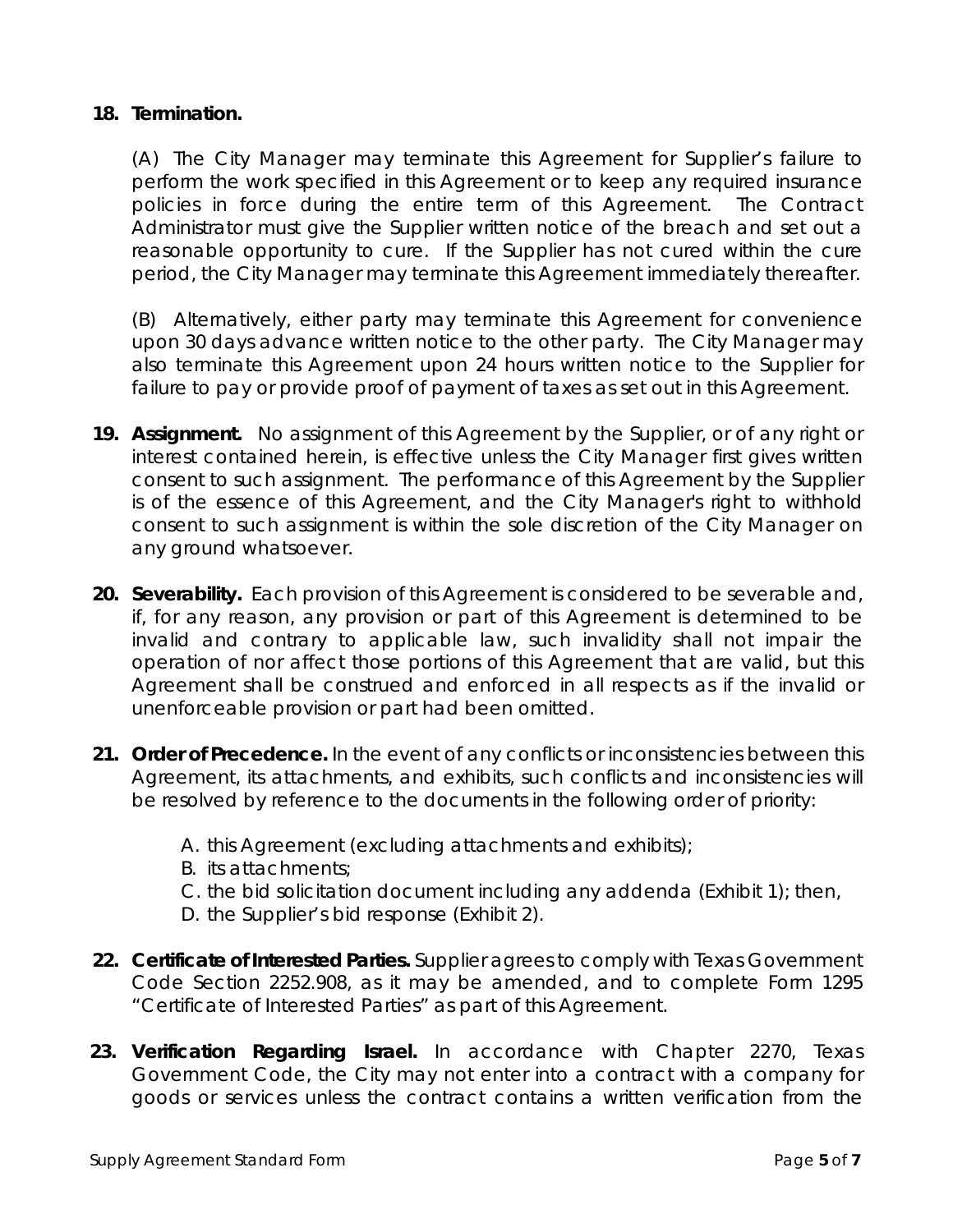company that it: (1) does not boycott Israel; and (2) will not boycott Israel during the term of the contract. The signatory executing this Agreement on behalf of the Supplier verifies that the company does not boycott Israel and will not boycott Israel during the term of this Agreement.

- **24. Governing Law.** This Agreement is subject to all applicable federal, State, and local laws, rules, and regulations. The applicable law for any legal disputes arising out of this Agreement is the law of the State of Texas, and such form and venue for such disputes is the appropriate district, county, or justice court in and for Nueces County, Texas.
- **25. Entire Agreement.** This Agreement constitutes the entire agreement between the parties concerning the subject matter of this Agreement and supersedes all prior negotiations, arrangements, agreements and understandings, either oral or written, between the parties.

# **(SIGNATURE PAGE FOLLOWS)**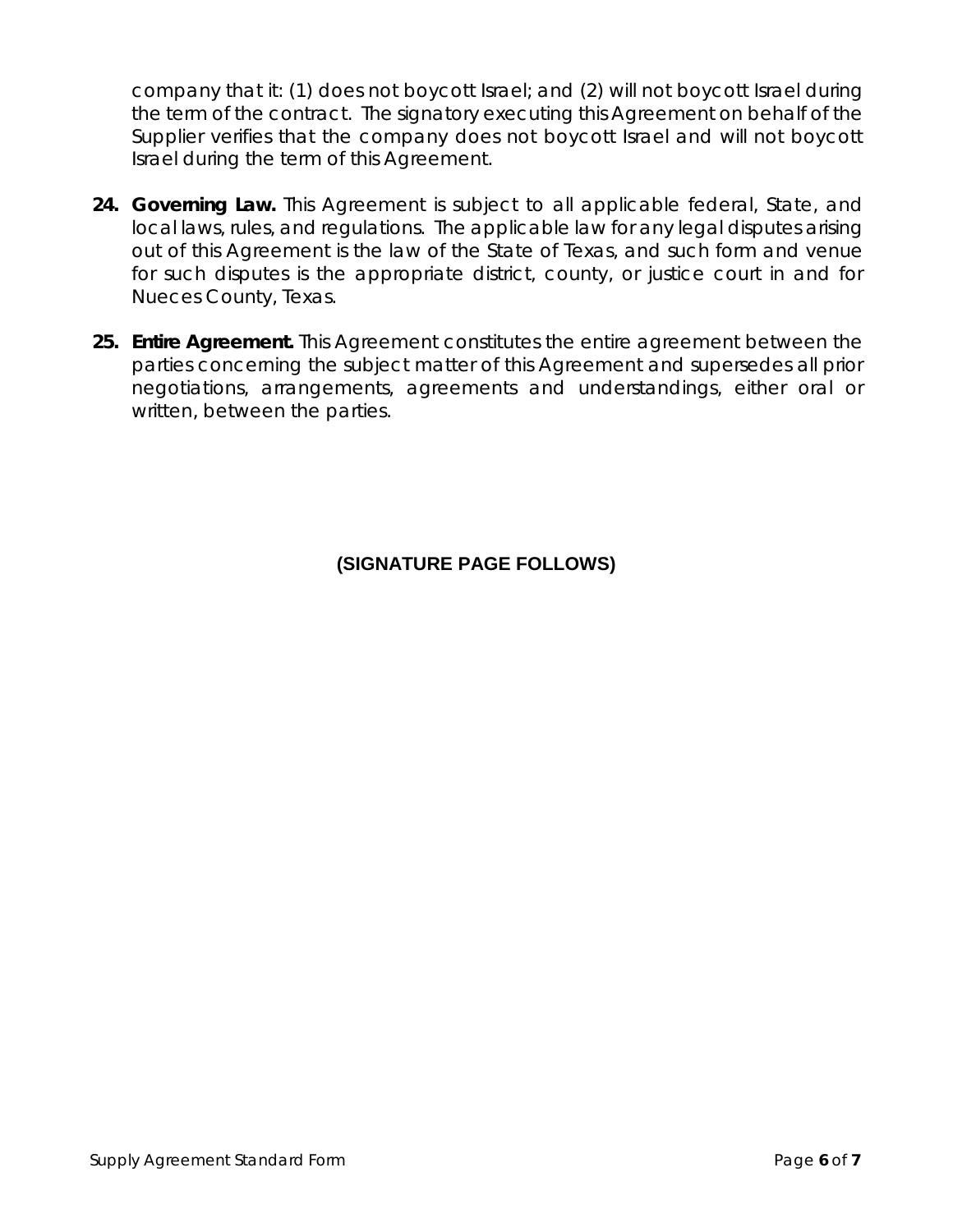| <b>SUPPLIER</b> The Goodyear Tire & Rubber Company                                                                                                                                                                             |      |  |  |  |  |  |
|--------------------------------------------------------------------------------------------------------------------------------------------------------------------------------------------------------------------------------|------|--|--|--|--|--|
| Signature: 1                                                                                                                                                                                                                   |      |  |  |  |  |  |
| Printed Name: Brent B. Strandberg                                                                                                                                                                                              |      |  |  |  |  |  |
| Title: General Manager Operations, Goodyear Commercial Tire & Service Centers                                                                                                                                                  |      |  |  |  |  |  |
| $\frac{Date}{Date}$ $6/b/i8$                                                                                                                                                                                                   |      |  |  |  |  |  |
| <b>CITY OF CORPUS CHRISTI</b>                                                                                                                                                                                                  |      |  |  |  |  |  |
|                                                                                                                                                                                                                                |      |  |  |  |  |  |
| Printed Name: Name: Name School and School and School and School and School and School and School and School and School and School and School and School and School and School and School and School and School and School and |      |  |  |  |  |  |
|                                                                                                                                                                                                                                |      |  |  |  |  |  |
|                                                                                                                                                                                                                                |      |  |  |  |  |  |
| <b>APPROVED AS TO LEGAL FORM:</b>                                                                                                                                                                                              |      |  |  |  |  |  |
| <b>Assistant City Attorney</b>                                                                                                                                                                                                 | Date |  |  |  |  |  |
| Attached and Incorporated by Reference:<br>Attachment A: Scope of Work<br>Attachment B: Bid/Pricing Schedule<br>Attachment C: Insurance Requirements                                                                           |      |  |  |  |  |  |

Attachment D: Warranty Requirements

# Incorporated by Reference Only:

Exhibit 1: RFB No. N/A Exhibit 2: Supplier's Bid Response

SIGN HERE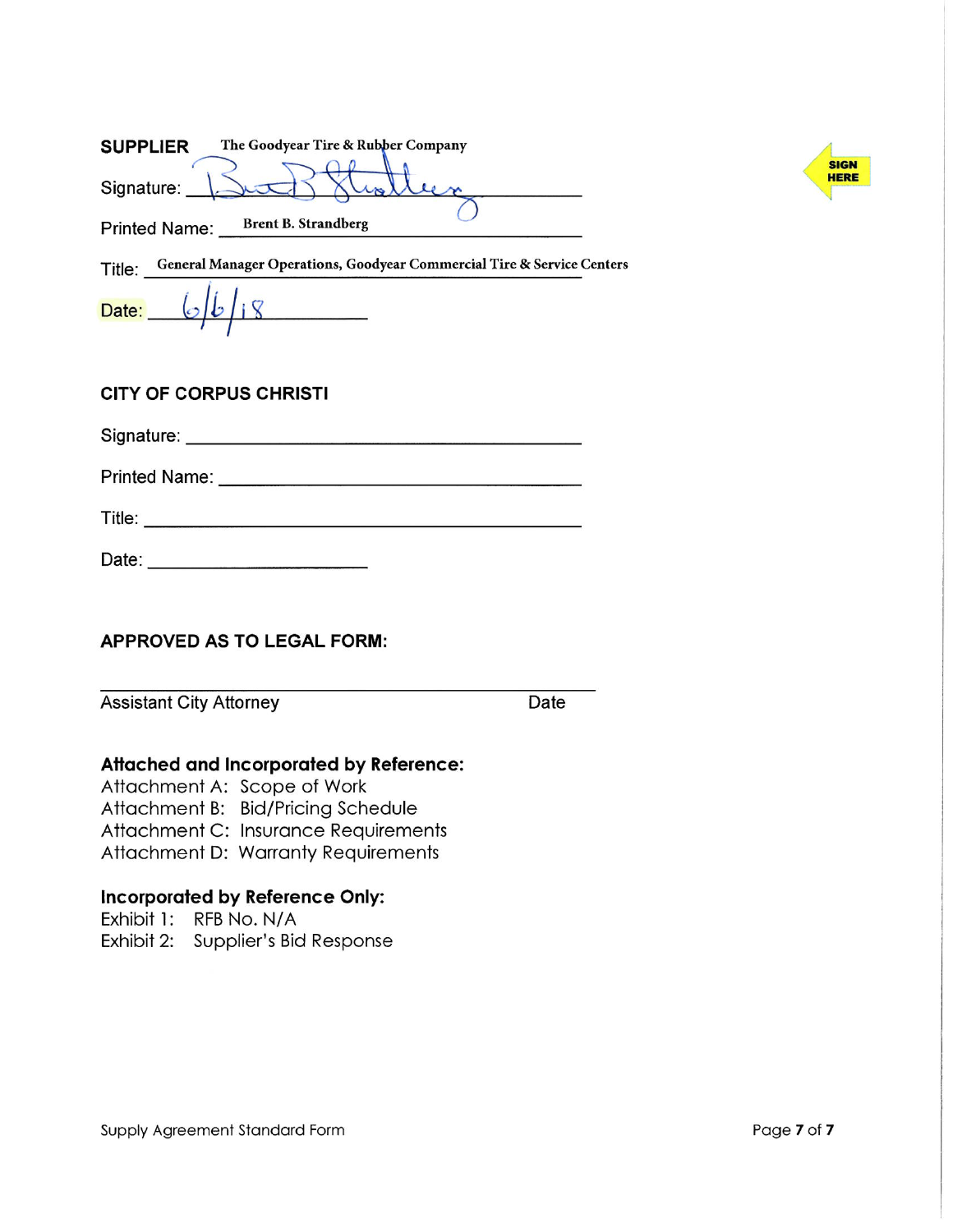# **Attachment A: Scope of Work**

New tires will be ordered on an as needed basis

- 1. Contractor will deliver new Goodyear tires P235/55R17, P245/55R18, P205/60R16, 225/70R15, 225/50R17, 225/70R19.5
- 2. Contractor shall maintain stock in sufficient amount and sizes of tires to supply the reasonable demands of the City
- 3. Contractor shall have five hours to deliver the tires if the order is placed before 11am
- 4. Contractor shall have 24 hours to deliver the tires if the order is placed after 11am
- 5. Contractor shall deliver tires between the hours of 8am 5pm
- 6. Tires will be delivered to the City Garage, City Service Center, at 5352 Ayers St., Corpus Christi, Texas 78415
- 7. Contractor shall provide an invoice when tires are delivered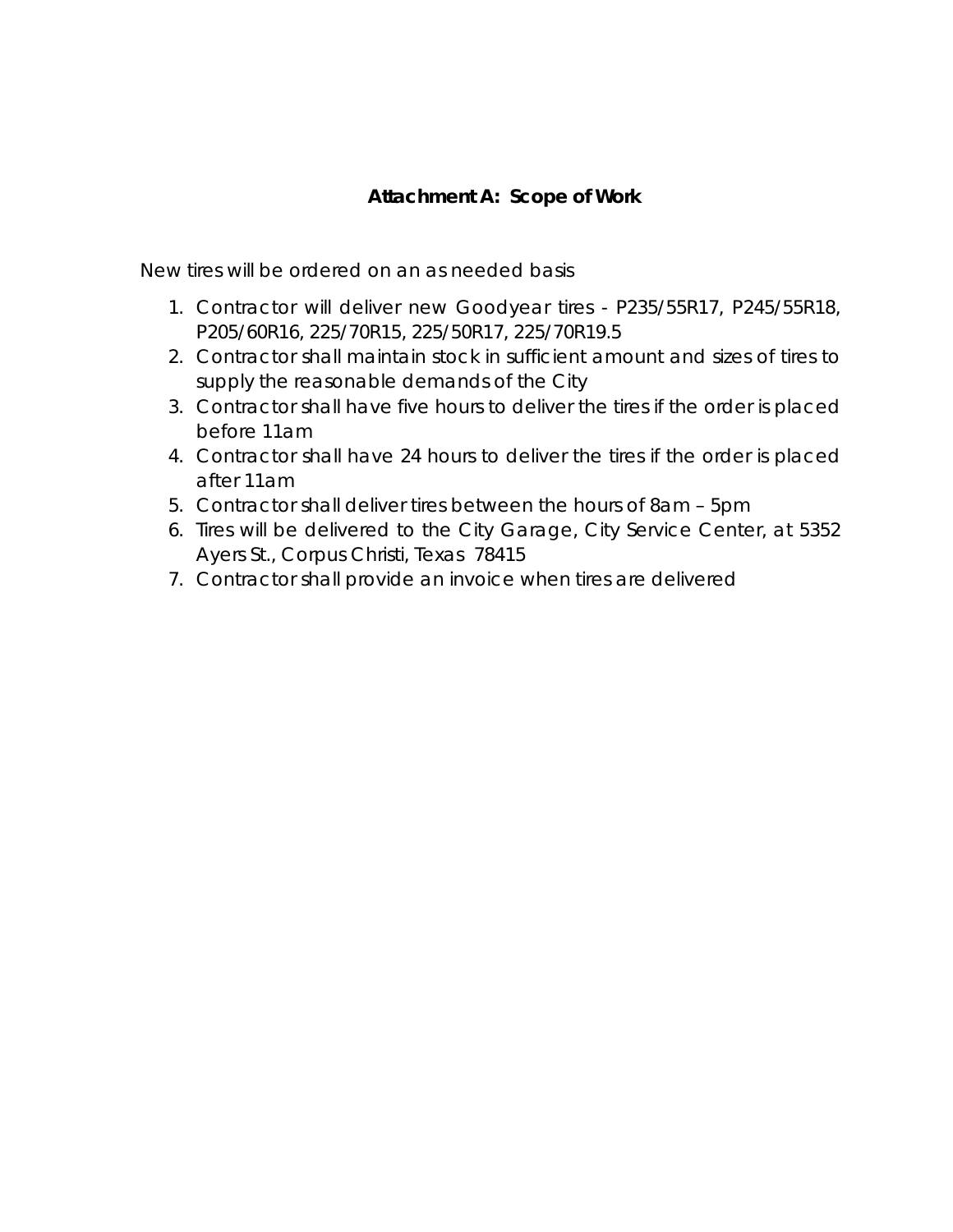### **Attachment B: Bid/Pricing Schedule**



330250-0001

PO BOX 9277 FLEET MAINT

 $361 - 826 - 3160$ 

THE GOODYEAR TIRE & RUBBER CO. 1134 S NAVIGATION BLVD CORPUS CHRISTI, TX 78405 QUOTE NO. Fax  $361 - 289 - 7774$  ~~~039-1160232~~~  $361 - 289 - 8251$ 

\*\*\* PRICE ESTIMATE \*\*\* QUOTE \*\*\* DO NOT PAY!  $***$ PRICE ESTIMATE \*\*\* QUOTE \*\*\* DO NOT PAY!  $***$  $***$ 

PAGE 01 CITY OF CORPUS CHRISTI QUOTE DATE: 04/26/2018 PICKED UP AT SHOP LOCATION/SREP: 039/HSE CORPUS CHRISTI, TX 78469-9277 APPROVAL NUM : G0005722 2018-04-30 14.05.51 RV CLERK: \*\*\* TECH: \*\*\*

|                                                                                                                                                             | QUANTITY PRODUCT NO. | <b>DESCRIPTION</b>                                                        | <b>FET</b> | UNIT PRICE $\lambda$ | <b>AMOUNT</b> | LINE# |
|-------------------------------------------------------------------------------------------------------------------------------------------------------------|----------------------|---------------------------------------------------------------------------|------------|----------------------|---------------|-------|
|                                                                                                                                                             |                      | *** NOT A SALES/DELIVERY DOCUMENT, ESTIMATE FOR PRICING ONLY ***          |            |                      |               | 001   |
|                                                                                                                                                             |                      | *** PRICE EXPIRATION DATE: 2018-05-26 ***                                 |            |                      |               | 002   |
|                                                                                                                                                             |                      |                                                                           |            |                      |               | 003   |
|                                                                                                                                                             |                      | QUOTE FOR THE CITY OF CORPUS                                              |            |                      |               | 004   |
|                                                                                                                                                             |                      | COOP # 3199                                                               |            |                      |               | 005   |
|                                                                                                                                                             |                      | BUYBOARD CONTRACT# 553-18                                                 |            |                      |               | 006   |
| 137                                                                                                                                                         |                      | 1501246 GY 235/55R17 EAG RSA VSB 98W S2                                   | $0.00*$    | 105.00               | 14385.00      | 007   |
|                                                                                                                                                             |                      | BUYBOARD CONTRACT# 553-18                                                 |            |                      |               | 008   |
| 379                                                                                                                                                         |                      | 1502621 GY 245/55R18 EAG RSA VSB 103V                                     | $0.00*$    | 134.09               | 50820.11      | 009   |
|                                                                                                                                                             |                      | BUYBOARD CONTRACT# 553-25                                                 |            |                      |               | 010   |
| 13                                                                                                                                                          |                      | 1502870 GY 205/60R16 EAG SPORT AS 92V                                     | $0.00*$    | 78.32                | 1018.16       | 011   |
|                                                                                                                                                             |                      | BUYBOARD CONTRACT# 553-148                                                |            |                      |               | 012   |
| 32                                                                                                                                                          |                      | 1501444 GY 225/70R15 WRL SRA 100S OWL                                     | $0.00*$    | 90.75                | 2904.00       | 013   |
|                                                                                                                                                             |                      | BUYBOARD CONTRACT# 553-984                                                |            |                      |               | 014   |
| 58                                                                                                                                                          |                      | 1502774 GY 225/50R17 EAG SPORT AS 94W                                     | $0.00*$    | 95.96                | 5565.68       | 015   |
|                                                                                                                                                             |                      | BUYBOARD CONTRACT# 553-116                                                |            |                      |               | 016   |
| 90                                                                                                                                                          |                      | 1491942 GY 225/70R19.5 G622 RSD TL 14<br>BUYBOARD CONTRACT# 553-1506      | $0.00*$    | 244.63               | 22016.70      | 017   |
|                                                                                                                                                             |                      | THANK YOU!!                                                               |            |                      |               | 018   |
|                                                                                                                                                             |                      |                                                                           |            |                      |               | 019   |
|                                                                                                                                                             |                      | The Tire Industry Association (TIA) recommends re-torque at 50-100 miles. |            |                      |               | 020   |
|                                                                                                                                                             |                      |                                                                           |            |                      |               | 021   |
| 022<br>Disposal fees may apply in some areas.                                                                                                               |                      |                                                                           |            |                      |               |       |
|                                                                                                                                                             |                      |                                                                           |            |                      |               | 023   |
|                                                                                                                                                             |                      |                                                                           |            |                      |               | 024   |
| Shop supply fees cover miscellaneous materials used in servicing your<br>025<br>vehicle that do not appear elsewhere on this invoice and for profit.<br>026 |                      |                                                                           |            |                      |               |       |
|                                                                                                                                                             |                      |                                                                           |            |                      |               | 027   |
| Texas Scrap Tire Transporter Number:<br>130035                                                                                                              |                      |                                                                           |            |                      |               | 028   |
|                                                                                                                                                             |                      |                                                                           |            |                      |               | 029   |
|                                                                                                                                                             |                      |                                                                           |            |                      |               | 030   |
| TERMS:                                                                                                                                                      |                      |                                                                           |            |                      |               |       |
|                                                                                                                                                             |                      |                                                                           |            | SUB-TOTAL            | 96,709.65     |       |
|                                                                                                                                                             |                      |                                                                           |            | SALES TAX            | (0.00)        |       |
|                                                                                                                                                             |                      |                                                                           |            | TOTAL AMT            | 96,709.65     |       |

PAYABLE IN U.S. FUNDS

No further discounts allowed. It is agreed that title to the above described property shall remain in the name of the seller until paid<br>for in full, and that upon default in payment, seller shall be entitled to take posses

If the total amount due is paid in full within terms, no FINANCE CHARGE will be incurred on that amount; otherwise, a FINANCE CHARGE will be computed on the previous balance after deducting payments and credit received during the current month. The

FINANCE CHARGE is computed at a periodic rate of 0.82500 which is an annual percentage rate of 9.90000

Seller warrants that the tires are the size and tread design as stated above. SELLER MAKES NO OTHER WARRANTIES EITHER EXPRESS OR IMPLIED, SPECIFICALLY, SELLER MAKES<br>NO WARRANTY OF MERCHANTABILITY OR FITNESS FOR ANY PARTICU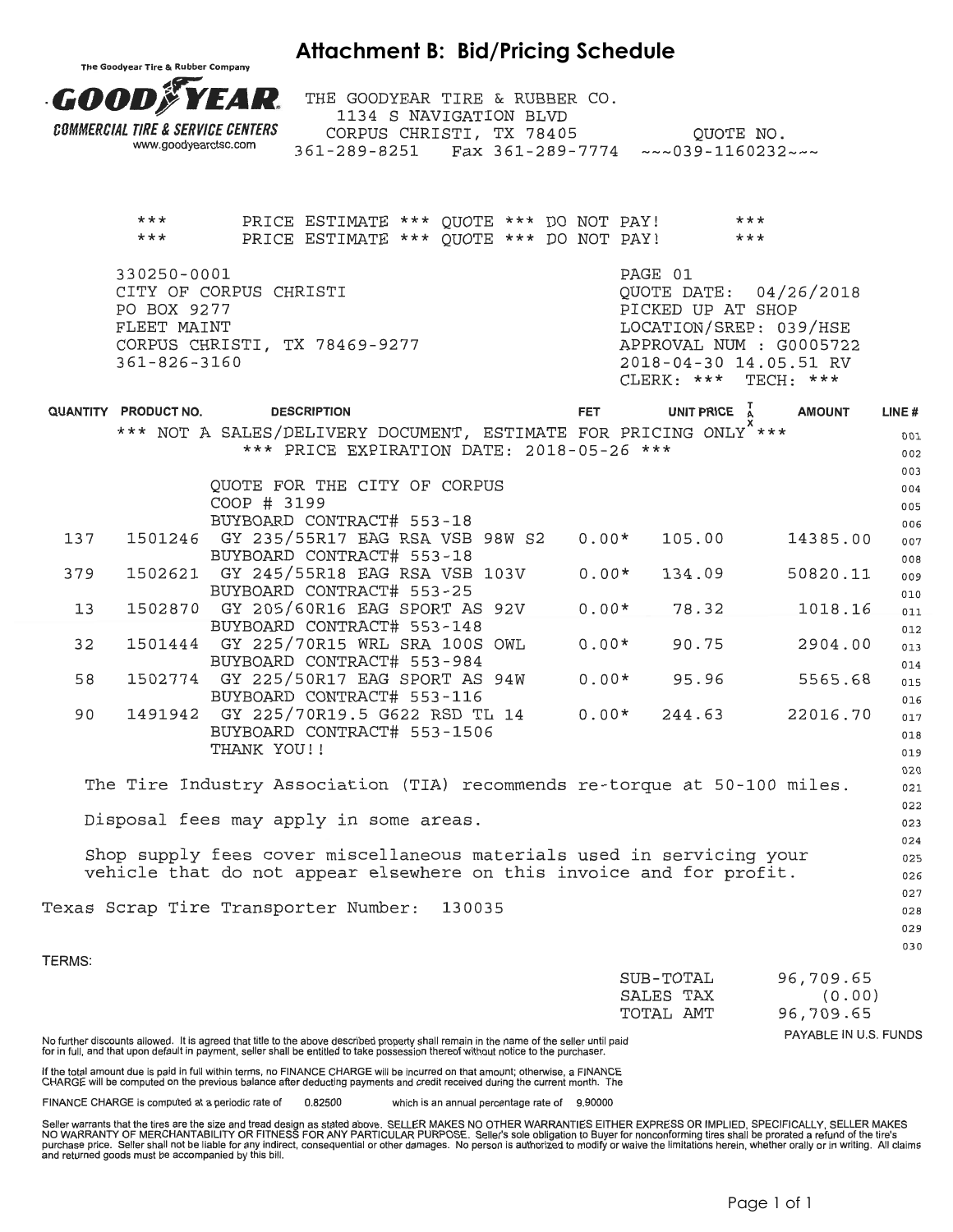#### A. CONTRACTOR'S LIABILITY INSURANCE

- 1. Contractor must not commence work under this contract until all insurance required has been obtained and such insurance has been approved by the City. Contractor must not allow any subcontractor, to commence work until all similar insurance required of any subcontractor has been obtained.
- 2. Contractor must furnish to the City's Risk Manager and Contract Administrator one (1) copy of Certificates of Insurance showing the following minimum coverage by an insurance company(s) acceptable to the City's Risk Manager. The City must be listed as an additional insured on the Auto Liability policies. Project name and/or number must be listed in Description Box of Certificate of Insurance.

| <b>TYPE OF INSURANCE</b>                                                                                                                                                                                                                         | <b>MINIMUM INSURANCE COVERAGE</b>                                      |
|--------------------------------------------------------------------------------------------------------------------------------------------------------------------------------------------------------------------------------------------------|------------------------------------------------------------------------|
|                                                                                                                                                                                                                                                  | <b>Bodily Injury and Property Damage</b><br>Per occurrence - aggregate |
| <b>COMMERCIAL GENERAL LIABILITY</b><br><i>including</i><br>self-<br>insurance<br>$\overline{or}$<br>insurance coverage:<br>1. Commercial Broad Form<br>2. Premises - Operations<br>3. Products/ Completed Operations<br>4. Contractual Liability | \$1,000,000 Per Occurrence<br>\$1,000,000 Aggregate                    |
| AUTO LIABILITY (including)<br>1. Owned<br>Hired and Non-Owned<br>2.<br>Rented/Leased<br>$3 -$                                                                                                                                                    | \$1,000,000 Combined Single Limit                                      |
| <b>WORKERS'S COMPENSATION</b><br>(All States Endorsement if Company is<br>not domiciled in Texas)                                                                                                                                                | Statutory and complies with Part II<br>of this Exhibit.                |
| <b>Employer's Liability</b>                                                                                                                                                                                                                      | \$500,000/\$500,000/\$500,000                                          |

- 3. In the event of accidents of any kind related to this contract, Contractor must furnish the Risk Manager with copies of all reports of any accidents within 10 days of the accident.
- B. ADDITIONAL REQUIREMENTS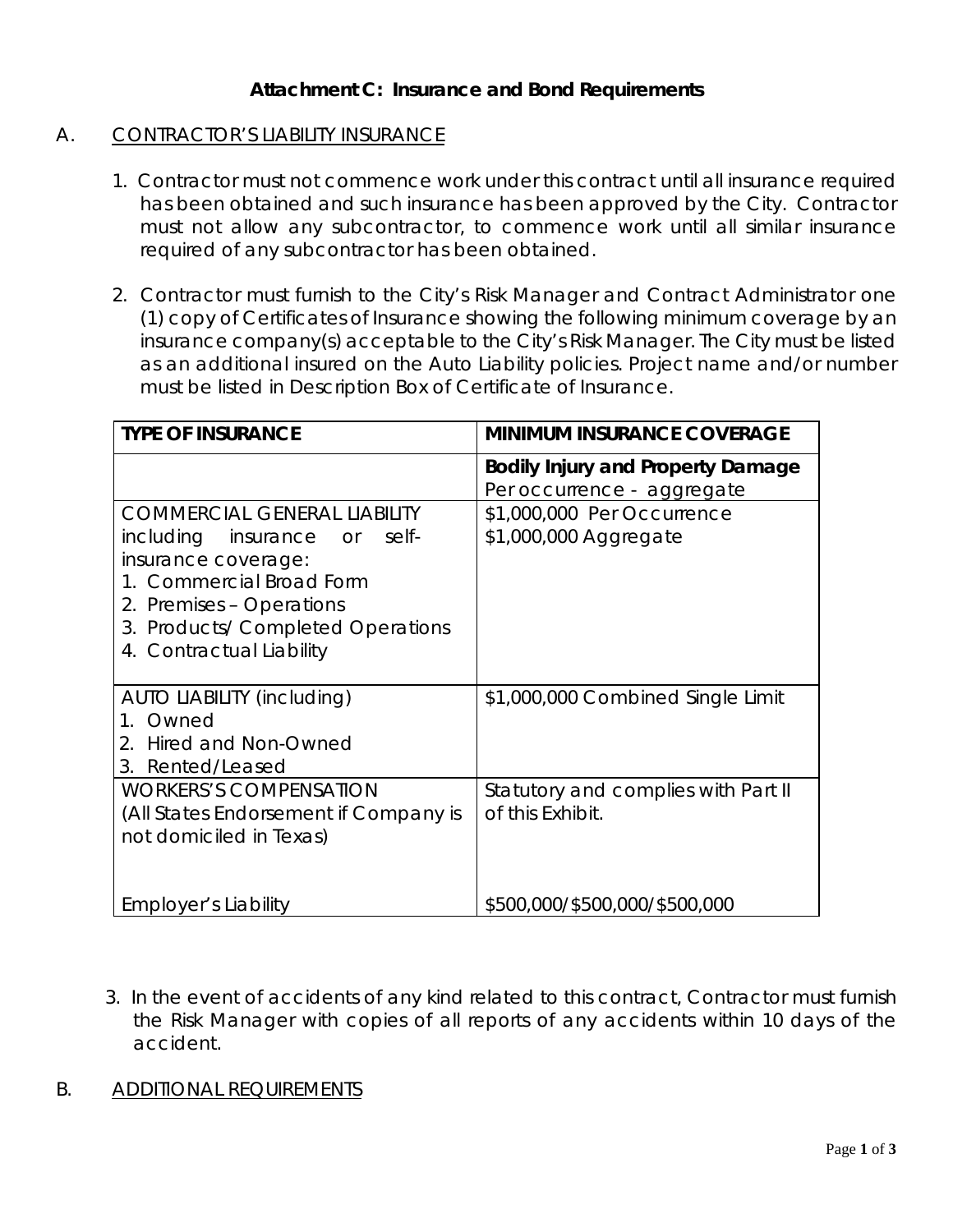- 1. Applicable for paid employees, Contractor must obtain workers' compensation coverage through a licensed insurance company. The coverage must be written on a policy and endorsements approved by the Texas Department of Insurance. The workers' compensation coverage provided must be in statutory amounts according to the Texas Department of Insurance, Division of Workers' Compensation. An All States Endorsement shall be required if Contractor is not domiciled in the State of Texas.
- 2. Contractor shall obtain and maintain in full force and effect for the duration of this Contract, and any extension hereof, at Contractor's sole expense, insurance coverage written on an occurrence basis by companies authorized and admitted to do business in the State of Texas and with an A.M. Best's rating of no less than A- VII.
- 3. Contractor shall be required to submit renewal certificates of insurance throughout the term of this contract and any extensions prior to the policy expiration dates. All notices under this Exhibit shall be given to City at the following address:

City of Corpus Christi Attn: Risk Manager P.O. Box 9277 Corpus Christi, TX 78469-9277

## **4. Contractor agrees that, with respect to the above required insurance, all insurance policies are to contain or be endorsed to contain the following required provisions:**

- List the City and its officers, officials, employees, and volunteers, as additional insureds with regard to operations, completed operations, and activities of or on behalf of the named insured performed under contract with the City, with the exception of the workers' compensation policy;
- Provide for an endorsement that the "other insurance" clause shall not apply to the City of Corpus Christi where the City is an additional insured shown on the policy;
- 5. Within five (5) calendar days of a cancellation, non-renewal, material change or termination of coverage, Contractor shall provide a replacement Certificate of Insurance to City. City shall have the option to suspend Contractor's performance should there be a lapse in coverage at any time during this contract. Failure to provide and to maintain the required insurance shall constitute a material breach of this contract.
- 6. In addition to any other remedies the City may have upon Contractor's failure to provide and maintain any insurance or policy endorsements to the extent and within the time herein required, the City shall have the right to order Contractor to stop work hereunder, and/or withhold any payment(s) which become due to Contractor hereunder until Contractor demonstrates compliance with the requirements hereof.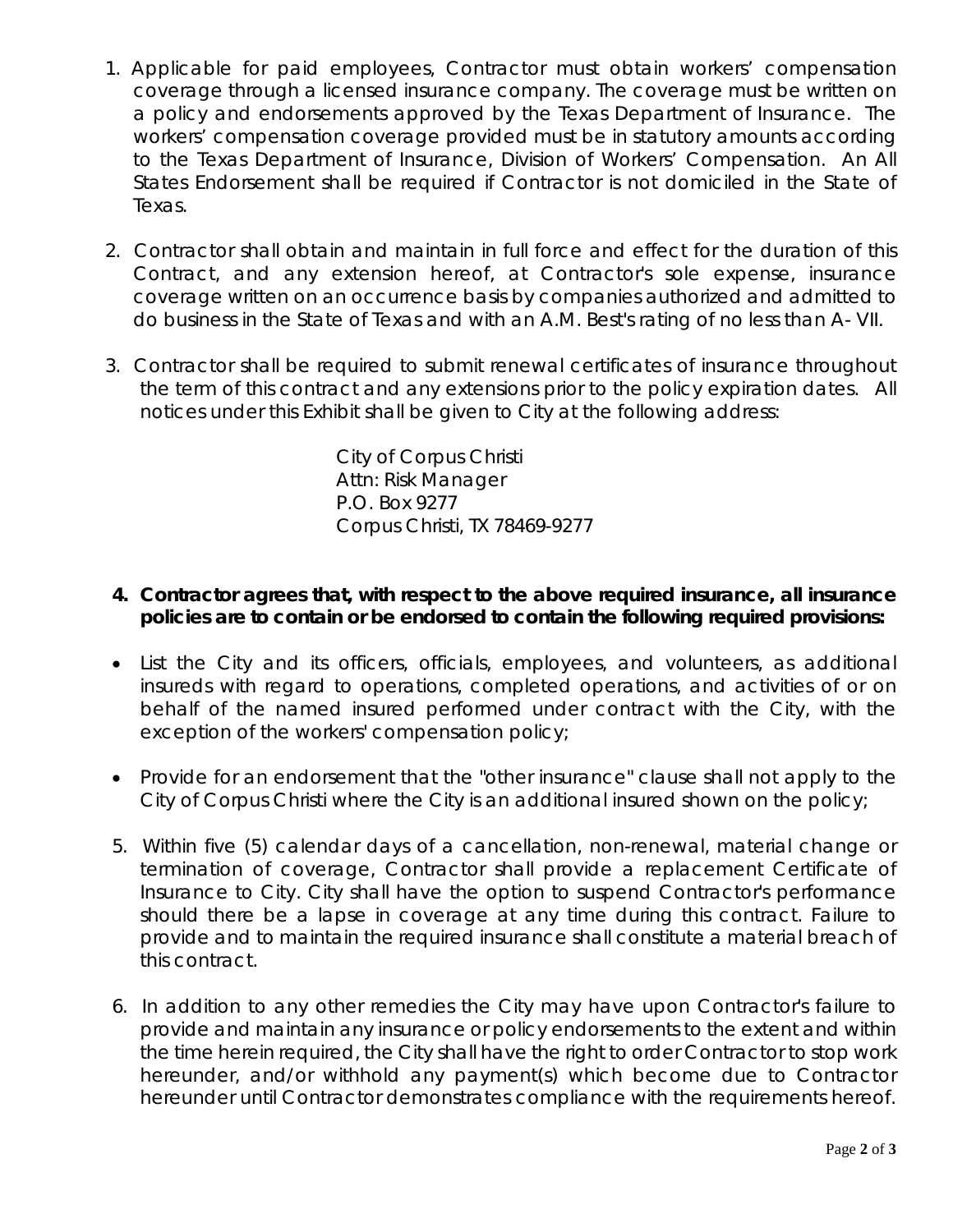- 7. Nothing herein contained shall be construed as limiting in any way the extent to which Contractor may be held responsible for payments of damages to persons or property resulting from Contractor's or its subcontractor's performance of the work covered under this contract.
- 8. It is agreed that Contractor's insurance shall be deemed primary and noncontributory with respect to any insurance or self insurance carried by the City of Corpus Christi for liability arising out of operations under this contract.
- 9. It is understood and agreed that the insurance required is in addition to and separate from any other obligation contained in this contract.

2018 Insurance Requirements Purchasing Delivery of New Tires for Fleet 05/09/2018 sw Risk Management Valid Through 12/31/2018

**Bond is not required for this service.**